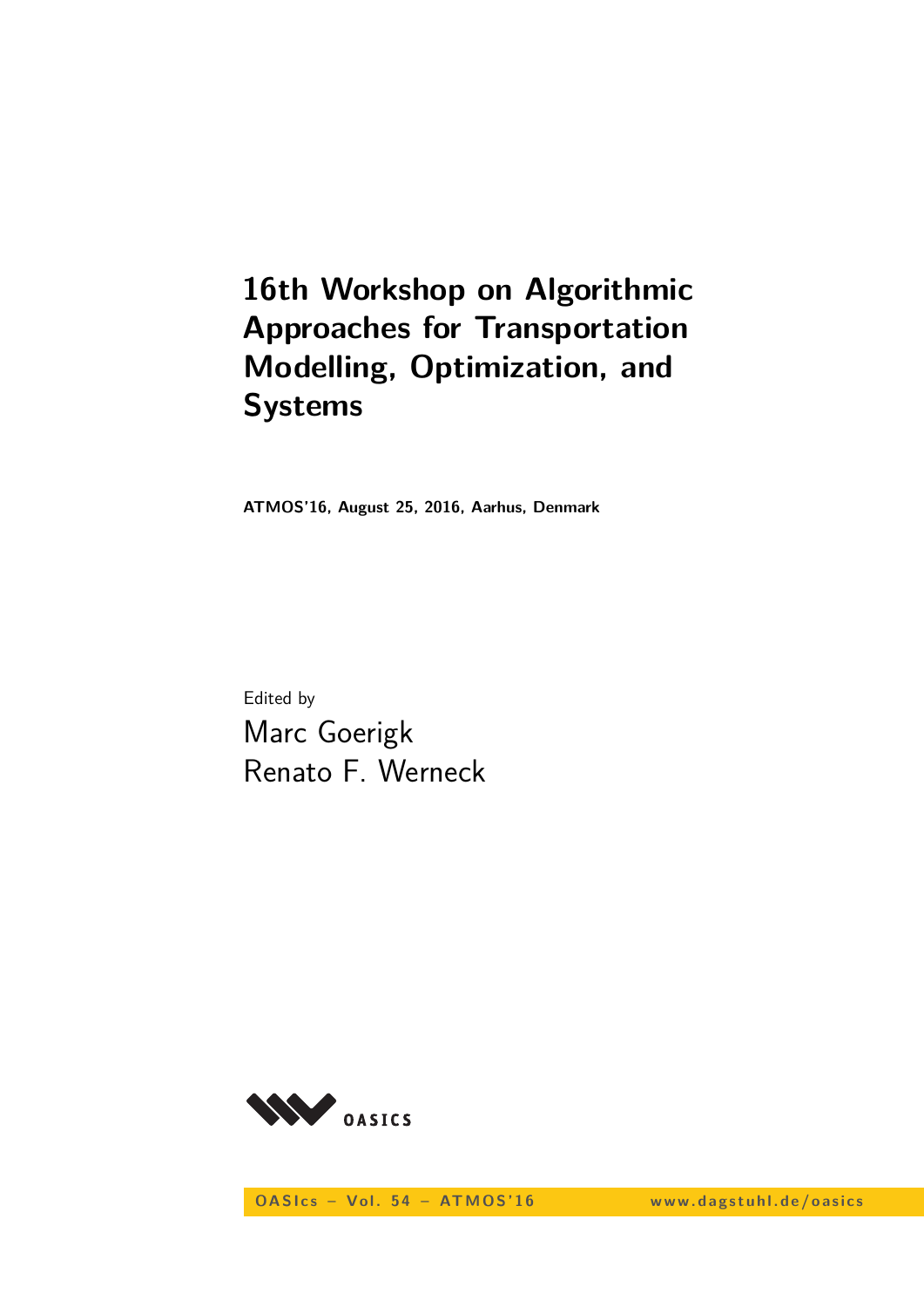Editors

Marc Goerigk **Renato F. Werneck** Lancaster University Amazon Lancaster, United Kingdom East Palo Alto, United States m.goerigk@lancaster.ac.uk werneck@amazon.com

ACM Classification 1998 F.2 Analysis of Algorithms and Problem Complexity, G.1.6 Optimization, G.2.1 Combinatorics, G.2.2 Graph Theory, G.2.3 Applications

### **[ISBN 978-3-95977-021-7](http://www.dagstuhl.de/dagpub/978-3-95977-021-7)**

Published online and open access by Schloss Dagstuhl – Leibniz-Zentrum für Informatik GmbH, Dagstuhl Publishing, Saarbrücken/Wadern, Germany. Online available at [http://www.dagstuhl.de/dagpub/978-3-95977-021-7.](http://www.dagstuhl.de/dagpub/978-3-95977-021-7)

Publication date August 2016

Bibliographic information published by the Deutsche Nationalbibliothek The Deutsche Nationalbibliothek lists this publication in the Deutsche Nationalbibliografie; detailed bibliographic data are available in the Internet at [http://dnb.d-nb.de.](http://dnb.d-nb.de)

#### License

This work is licensed under a Creative Commons Attribution 3.0 Unported license (CC-BY 3.0):



http://creativecommons.org/licenses/by/3.0/legalcode. In brief, this license authorizes each and everybody to share (to copy, distribute and transmit) the work

under the following conditions, without impairing or restricting the authors' moral rights: Attribution: The work must be attributed to its authors.

The copyright is retained by the corresponding authors.

Digital Object Identifier: [10.4230/OASIcs.ATMOS.2016.0](http://dx.doi.org/10.4230/OASIcs.ATMOS.2016.0)

**[ISBN 978-3-95977-021-7](http://www.dagstuhl.de/dagpub/978-3-95977-021-7) [ISSN 2190-6807](http://drops.dagstuhl.de/oasics)<http://www.dagstuhl.de/oasics>**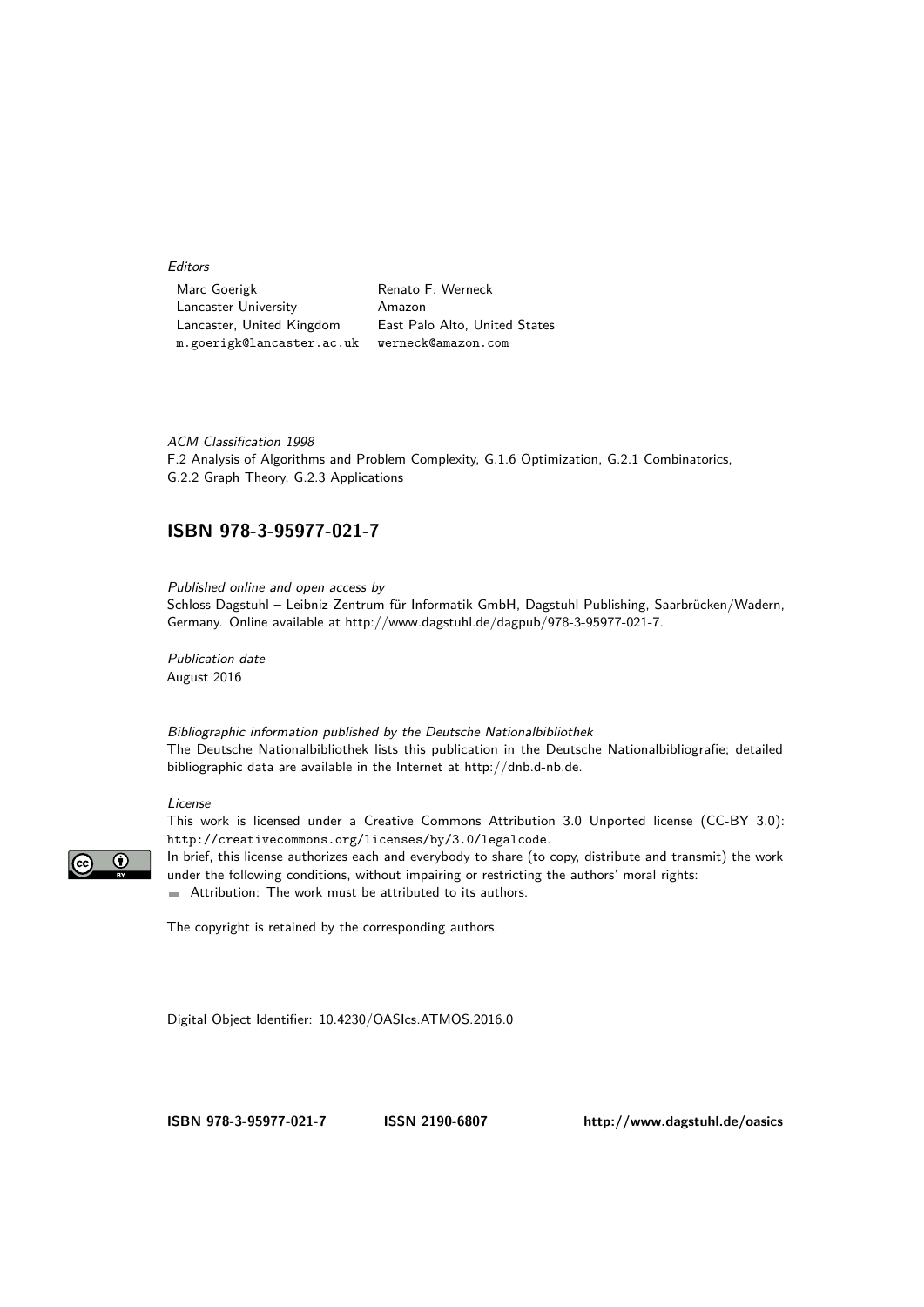# OASIcs – OpenAccess Series in Informatics

OASIcs aims at a suitable publication venue to publish peer-reviewed collections of papers emerging from a scientific event. OASIcs volumes are published according to the principle of Open Access, i.e., they are available online and free of charge.

### Editorial Board

- Daniel Cremers (TU München, Germany)
- Barbara Hammer (Universität Bielefeld, Germany)  $\frac{1}{2}$
- Marc Langheinrich (Università della Svizzera Italiana Lugano, Switzerland)
- Dorothea Wagner (Editor-in-Chief, Karlsruher Institut für Technologie, Germany)  $\blacksquare$

### **[ISSN 2190-6807](http://www.dagstuhl.de/dagpub/2190-6807)**

# **<http://www.dagstuhl.de/oasics>**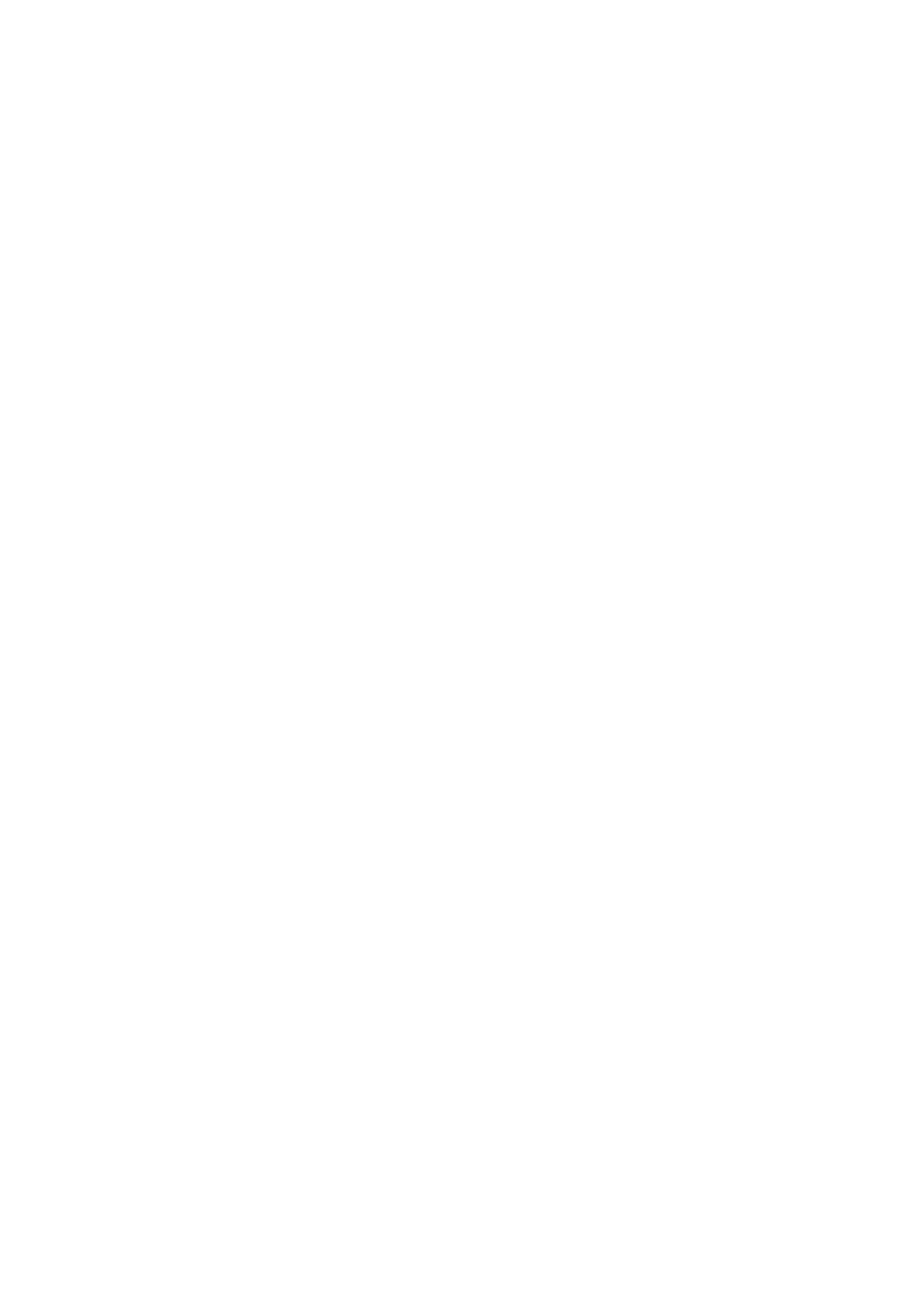# **Contents**

| Preface                                                                                                                                                                                                         | $0:$ vii     |
|-----------------------------------------------------------------------------------------------------------------------------------------------------------------------------------------------------------------|--------------|
| <b>Regular Papers</b>                                                                                                                                                                                           |              |
| A Matching Approach for Periodic Timetabling                                                                                                                                                                    | $1:1-1:15$   |
| Sensitivity Analysis and Coupled Decisions in Passenger Flow-Based Train<br>Dispatching                                                                                                                         | $2:1-2:15$   |
| Martin Lemnian, Matthias Müller-Hannemann, and Ralf Rückert<br>Integrating Passengers' Routes in Periodic Timetabling: A SAT approach<br>Philine Gattermann, Peter Großmann, Karl Nachtigall, and Anita Schöbel | $3:1-3:15$   |
| Pricing Toll Roads under Uncertainty<br>Trivikram Dokka, Alain Zemkoho, Sonali Sen Gupta, and Fabrice Talla Nobibon.                                                                                            | $4:1-4:14$   |
| Scheduling Autonomous Vehicle Platoons Through an Unregulated Intersection<br>Juan José Besa Vial, William E. Devanny, David Eppstein, and                                                                      | $5:1-5:14$   |
| Multi-Column Generation Model for the Locomotive Assignment Problem                                                                                                                                             | $6:1-6:13$   |
| The Maximum Flow Problem for Oriented Flows                                                                                                                                                                     | $7:1 - 7:13$ |
| Optimizing Traffic Signal Timings for Mega Events                                                                                                                                                               | $8:1 - 8:16$ |
| Automatic Design of Aircraft Arrival Routes with Limited Turning Angle<br>Tobias Andersson Granberg, Tatiana Polishchuk, Valentin Polishchuk, and                                                               | $9:1-9:13$   |
| Trip-Based Public Transit Routing Using Condensed Search Trees                                                                                                                                                  |              |
| Time-Dependent Bi-Objective Itinerary Planning Algorithm: Application in Sea<br>Transportation<br>Aphrodite Veneti, Charalampos Konstantopoulos, and Grammati Pantziou  11:1-11:14                              |              |
|                                                                                                                                                                                                                 |              |

# **ATMOS'16 Best Paper Award**

| Solving Time Dependent Shortest Path Problems on Airway Networks Using     |  |
|----------------------------------------------------------------------------|--|
| Super-Optimal Wind                                                         |  |
| Marco Blanco, Ralf Borndörfer, Nam-Dũng Hoang, Anton Kaier, Adam Schienle, |  |
|                                                                            |  |

16th Workshop on Algorithmic Approaches for Transportation Modelling, Optimization, and Systems (ATMOS'16).<br>Editors: Marc Goerigk and Renato Werneck<br>[Open Access Series in Informatics](http://www.dagstuhl.de/en/publications/oasics/)<br> **OASICS** Schloss Dagstuhl – Leibniz-Ze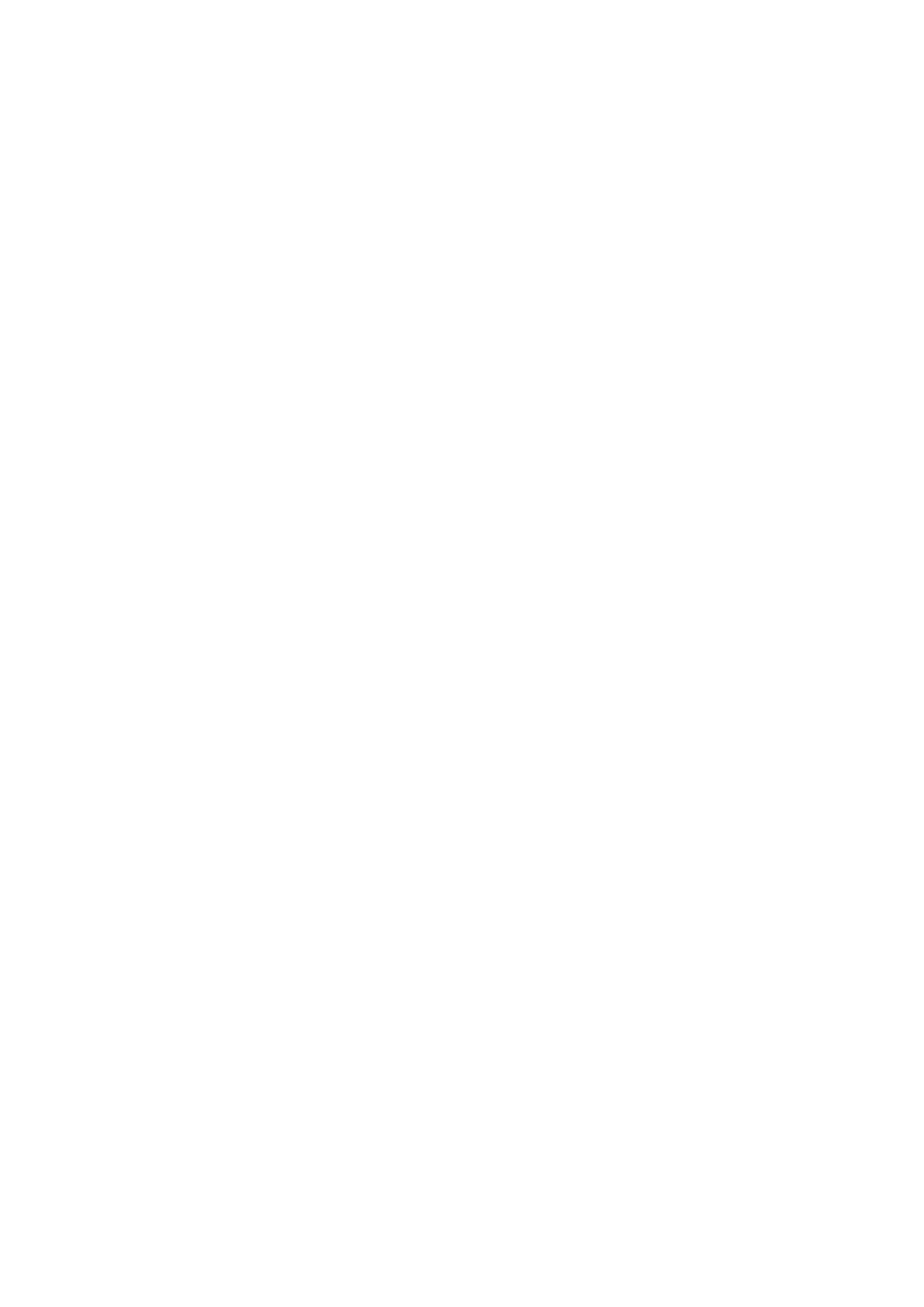# **Preface**

Running and optimizing transportation systems give rise to very complex and large-scale optimization problems requiring innovative solution techniques and ideas from mathematical optimization, theoretical computer science, and operations research. Since 2000, the series of Algorithmic Approaches for Transportation Modelling, Optimization, and Systems (ATMOS) workshops brings together researchers and practitioners who are interested in all aspects of algorithmic methods and models for transportation optimization and provides a forum for the exchange and dissemination of new ideas and techniques. The scope of ATMOS comprises all modes of transportation.

The 16th ATMOS workshop (ATMOS'16) was held in connection with ALGO'16 and hosted by Aarhus University in Aarhus, Denmark, on August 25, 2016. Topics of interest were all optimization problems for passenger and freight transport, including, but not limited to, demand forecasting, models for user behavior, design of pricing systems, infrastructure planning, multi-modal transport optimization, mobile applications for transport, congestion modelling and reduction, line planning, timetable generation, routing and platform assignment, vehicle scheduling, route planning, crew and duty scheduling, rostering, delay management, routing in road networks, and traffic guidance. Of particular interest were papers applying and advancing techniques like graph and network algorithms, combinatorial optimization, mathematical programming, approximation algorithms, methods for the integration of planning stages, stochastic and robust optimization, online and real-time algorithms, algorithmic game theory, heuristics for real-world instances, and simulation tools.

All submissions were reviewed by at least three referees and judged on originality, technical quality, and relevance to the topics of the workshop. Based on the reviews, the program committee selected twelve submissions to be presented at the workshop, which are collected in this volume. Together, they quite impressively demonstrate the range of applicability of algorithmic optimization to transportation problems in a wide sense. In addition, Thomas Schlechte kindly agreed to complement the program with an invited talk.

Based on the program committee's reviews, Marco Blanco, Ralf Borndoerfer, Nam D˜ung Hoàng, Anton Kaier, Adam Schienle, Swen Schlobach and Thomas Schlechte won the Best Paper Award of ATMOS'16 with their paper "Solving Time Dependent Shortest Path Problems on Airway Networks Using Super-Optimal Wind".

We would like to thank the members of the Steering Committee of ATMOS for giving us the opportunity to serve as Program Chairs of ATMOS'16, all the authors who submitted papers, Thomas Schlechte for accepting our invitation to present an invited talk, the members of the Program Committee and the additional reviewers for their valuable work in selecting the papers appearing in this volume, and the local organizers for hosting the workshop as part of ALGO'16. We also acknowledge the use of the EasyChair system for the great help in managing the submission and review processes, and Schloss Dagstuhl for publishing the proceedings of ATMOS'16 in its OASIcs series.

August, 2016

Marc Goerigk Renato F. Werneck

16th Workshop on Algorithmic Approaches for Transportation Modelling, Optimization, and Systems (ATMOS'16). Editors: Marc Goerigk and Renato Werneck [Open Access Series in Informatics](http://www.dagstuhl.de/en/publications/oasics/)

[Schloss Dagstuhl – Leibniz-Zentrum für Informatik, Dagstuhl Publishing, Germany](http://www.dagstuhl.de/en/about-dagstuhl/)